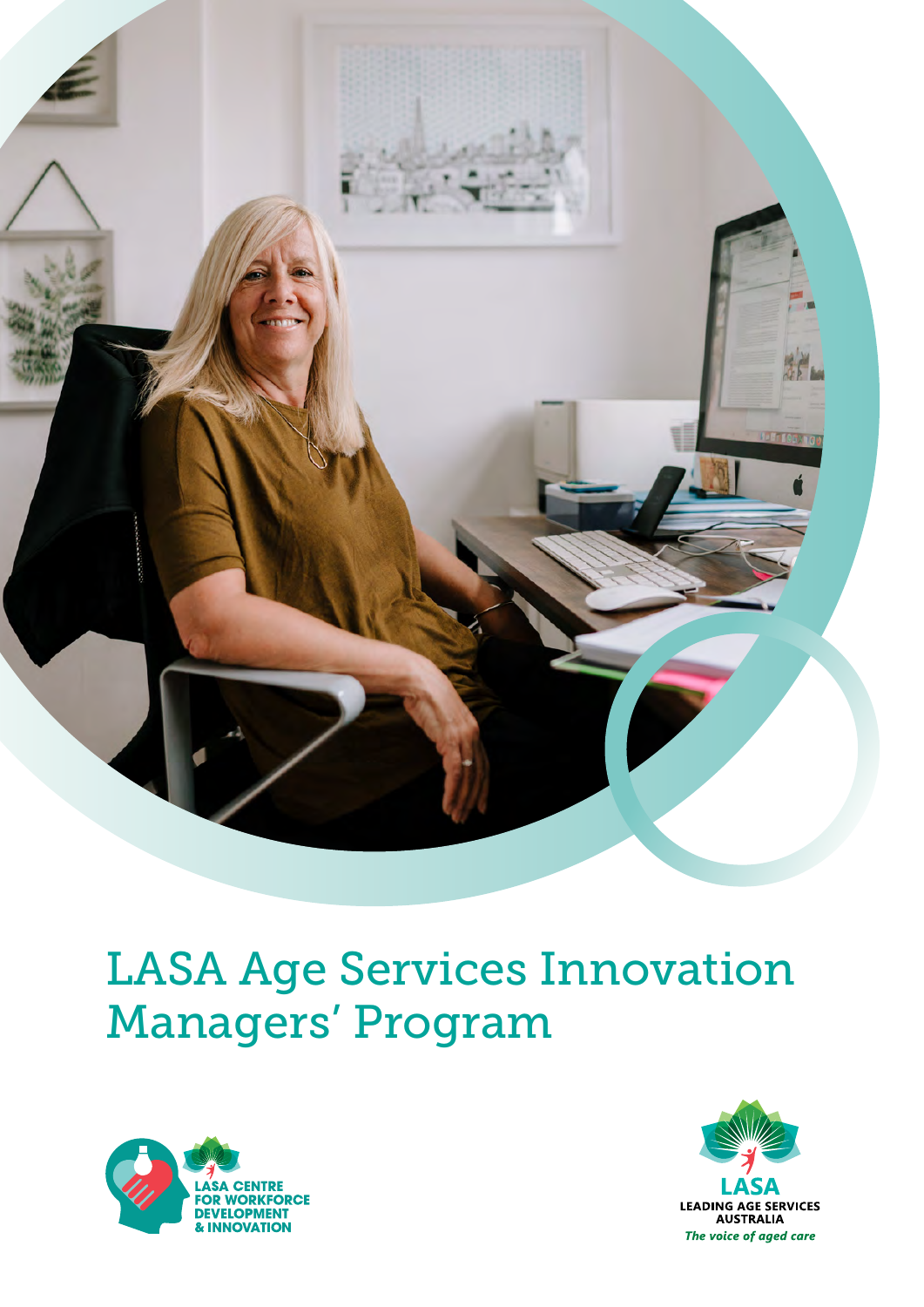# Welcome

*innov*AGEING has been providing a credible platform to support and celebrate age services innovators since 2018. Today, the level of engagement with this Commonwealth-funded initiative has increased, and we are now communicating about innovation in age services in a much more sophisticated way.

Before *innov*AGEING, the age services industry largely understood innovation to mean technology improvements. The work of the *innov*AGEING initiative has enabled providers to appreciate that innovation is much more than that.

Impactful innovation requires understanding of aged care clients and their experiences, and multidisciplinary alignment between various fields including policy, marketing, strategy and workforce development.

The reforms now under way in age services will result in major changes to the design and delivery of care. As we reshape the age services industry, the reform climate gives us an opportunity to look at lasting innovations which take account of organisational change, leadership, technology enablement, customer service and customer experience.

As host of the national *innovAGEING* network, I ASA's Centre for Workforce Development and Innovation is well placed to support leadership in innovation. In an Australian-first, our Age Services Innovation Managers' Program provides real industry-based innovation skills and knowledge, drawing on sector case studies and first-hand experience.



As we strive for transformation of the age services industry, innovation will underpin excellence in person-centred services.

The challenge is before us and as age services leaders, it is incumbent upon us to learn all we can about how to do things better—for our business, our workforce, and especially older Australians.

I commend the Age Services Innovation Managers' Program to all age services professionals who understand their pivotal role in this moment in history, and who desire to foster positive change in our industry.

**Sean Rooney** Chief Executive Officer Leading Age Services Australia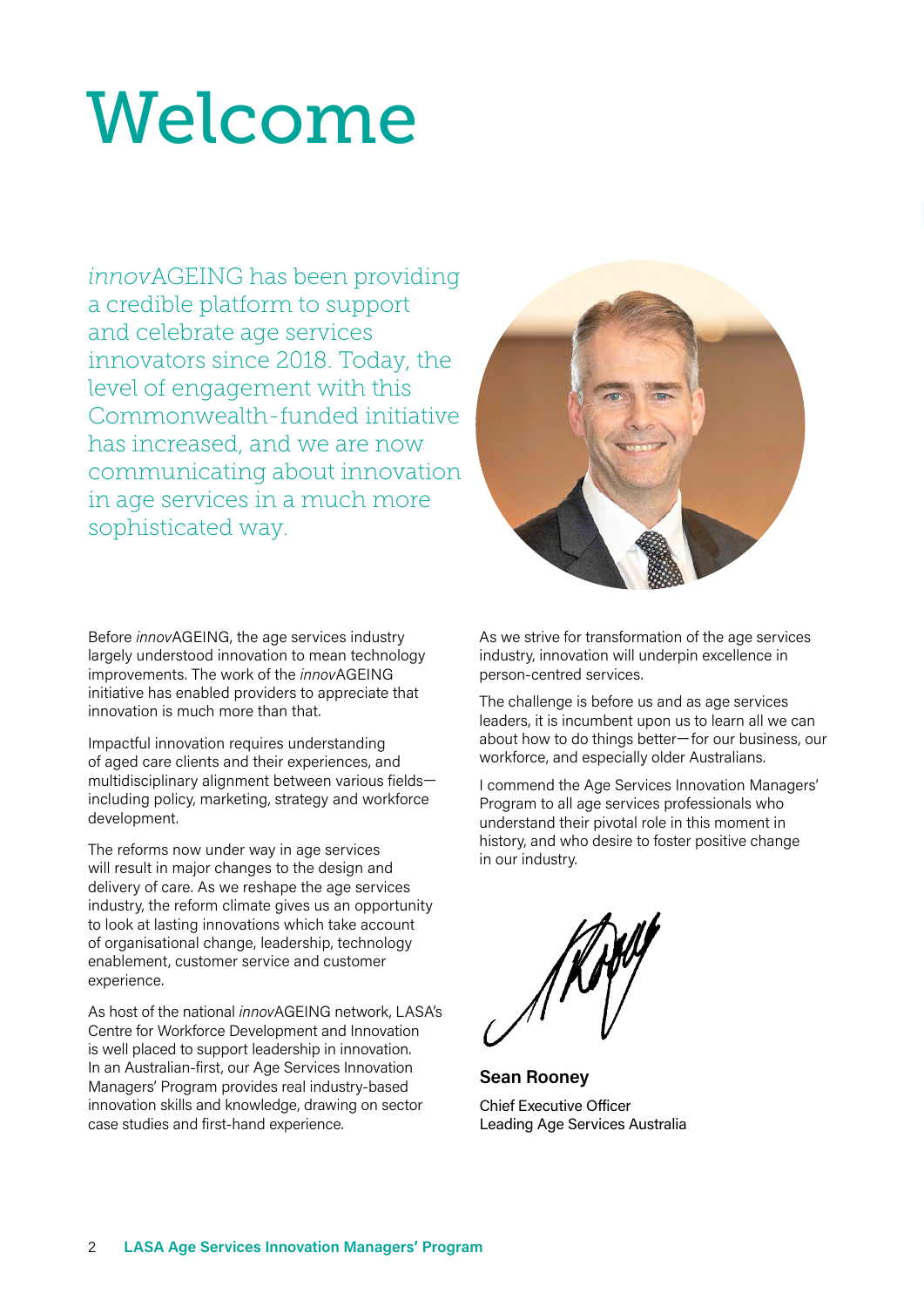

#### LASA's Age Services Innovation Managers' Program is an

interactive series of five modules that will teach you the essential skills to create, implement, commercialise, and communicate your innovation ideas. Our live online workshops and innovation coaching sessions are designed to engage and motivate, and give you opportunities to put your learning into practice.

#### **Benefits of this Program include:**

- Be formally recognised by LASA as an Age Services Innovation Manager.
- Learn from LASA's best in age services innovation.
- Receive personal feedback and coaching from LASA's Head of *innov*AGEING.
- Experience innovation content customised for the age services industry.
- Access age services case studies.
- Access online content developed by innovation leaders in the age services industry.
- Participate in LASA's *innov*AGEING age services innovation network.
- Use your learning as a contribution towards Continuing Professional Development.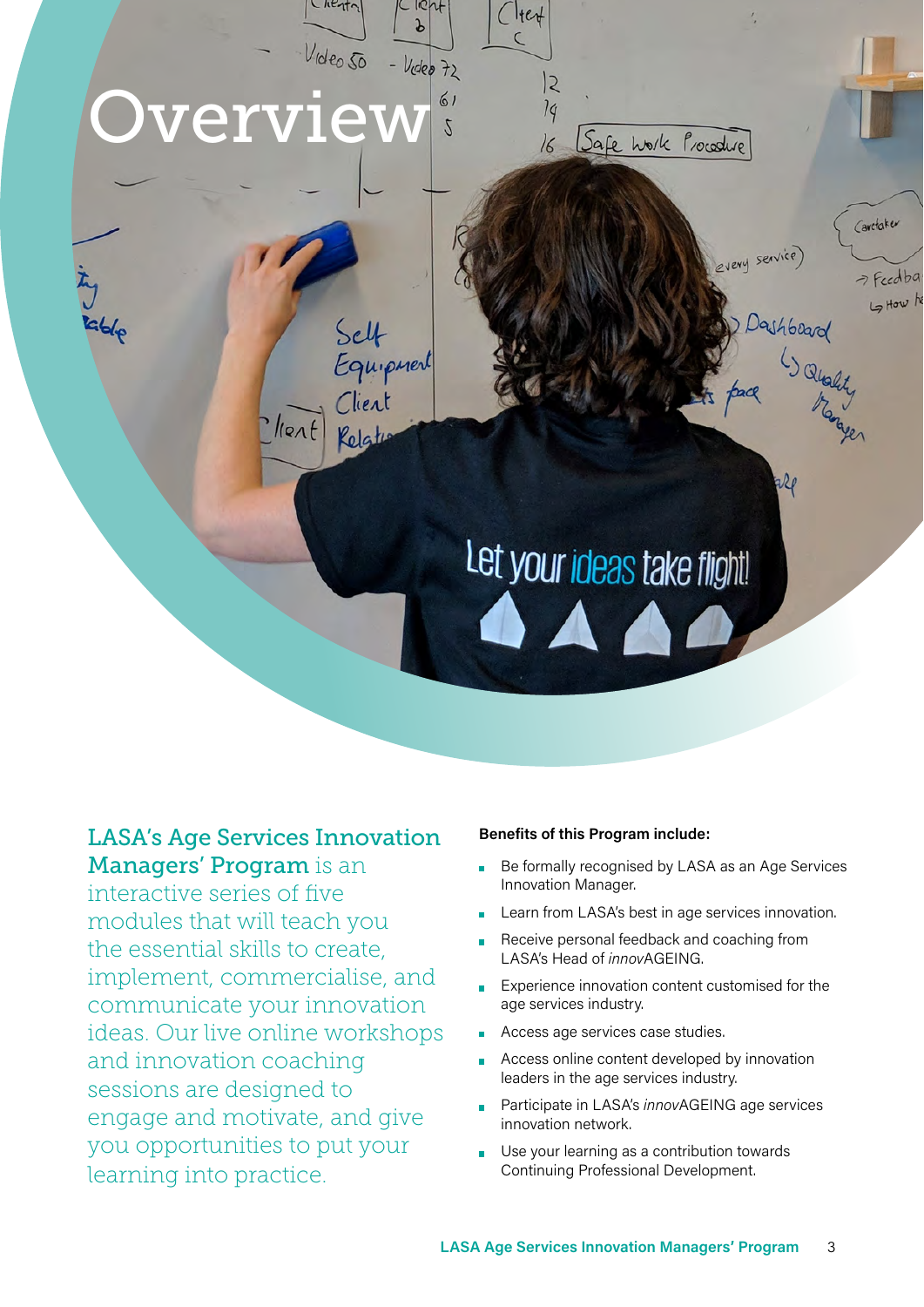## What You Will Learn: in five units

#### Module 1: Business Model Design

#### 11 & 12 April 2022

Having an innovative product or service is great, but that doesn't necessarily translate into business success. What's missing is a business model. In this module, we'll take a structured approach to thinking about, analysing, and building business models.

#### Module 2: Empathise and Prototype

#### 4 & 5 May 2022

Get practical on innovation—understand design thinking, and how to incorporate this in your work and organisation. In this module, you'll get busy with hands-on activities that will give you the tools to be empathetic with customers, synthesise your learnings, prototype your ideas, and test them.

#### Module 3: Leading Innovation

#### 8 & 9 June 2022

When innovating, your ability to turn ideas into action is critical in your organisation's success. In this regard, leaders not only foster innovation, they know how to deliver. This module will teach you how to embed innovation in your day-to-day work, and create a work environment where ideas are encouraged and implemented.

#### Module 4: Marketing Innovation

#### 6 & 7 July 2022

Where there is a customer need, there is a market opportunity. This module will give you the requisite tools to see innovation through a marketing lens. You'll learn how to identify customers through market segmentation, position your product or service in the market, come up with new ideas, and articulate growth opportunities.

#### Module 5: Innovation Capstone\*

#### 3 & 4 August 2022

This module will look at a type of technology within the context of applications in business. In this instance, we'll be exploring artificial intelligence (AI), and how it is currently being used by organisations to achieve competitive advantage. In particular, we'll be exploring machine-learning, natural language processing, and robotics. *(\* must complete the previous four units before registering for the Innovation Capstone)*

It is also possible to complete individual modules that you are interested in, if you do not wish to receive formal LASA recognition.

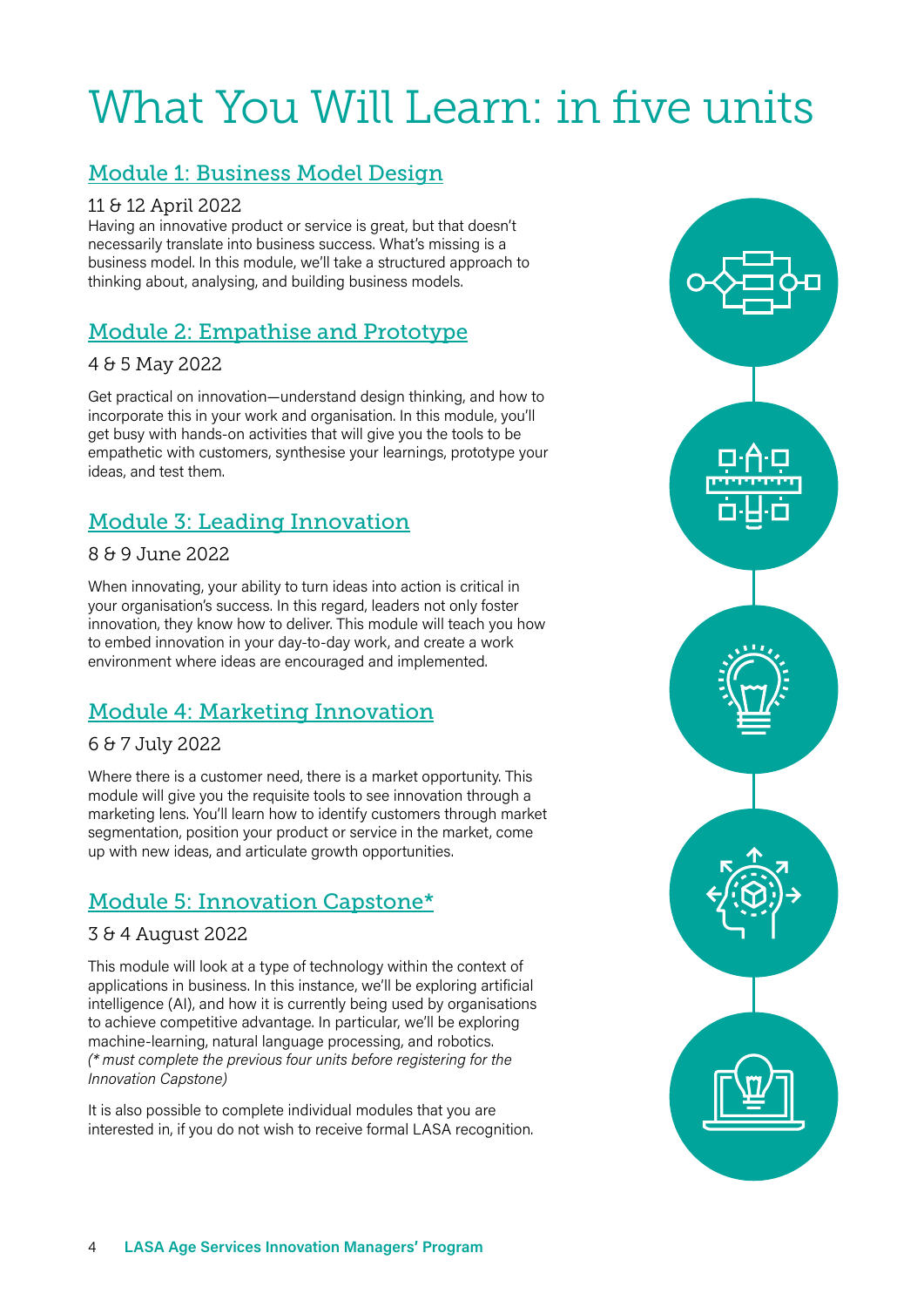## How You Will Learn

Each unit will include a combination of the following:

- Virtual hands-on workshop (1.5 days see published dates).
- Workshop and online learning platform discussions.
- Group project and coaching sessions including course  $\blacksquare$ facilitator (two sessions minimum).

### Earn Formal LASA Recognition

You will receive a certificate of completion for each of the modules completed.

Upon successful completion of all five units, you will receive a certificate formally recognising you as a LASA Age Services Innovation Manager, and be listed on LASA's *innov*AGEING network online Recognised Aged Services Innovation Managers' roster.

To maintain your standing as a recognised LASA Innovation Manager, and as part of LASA's commitment to your continuous professional development as a sector innovator, you'll need to participate in five *innov*AGEING initiatives (such as events, webinars and National Awards).

## Who Should Enrol

- Managers leading innovation projects and initiatives, or planning to do so in the future.
- Individuals wanting to better understand the age service innovation landscape.
- Age services innovation, marketing and communications, and project management teams.
- Age services sector entrepreneurs and aspiring entrepreneurs.

## Course Cost\*

Cost for all five modules:

| Member: \$2,950  | Non-Member: \$3,500 |
|------------------|---------------------|
| Cost per module: |                     |
| Member: \$780    | Non-Member: \$880   |

\*Costs incl. GST

### Registration Details

To register for the LASA Age Services Innovation Managers' Program, please visit **[here](https://lasa.eventsair.com/lasa-age-services-innovation-managers-program/registration/Site/Register)**.

Should you wish to speak with someone about this program, please contact **1 300 111 636** or email **[education@lasa.asn.au](mailto:education%40lasa.asn.au?subject=)**



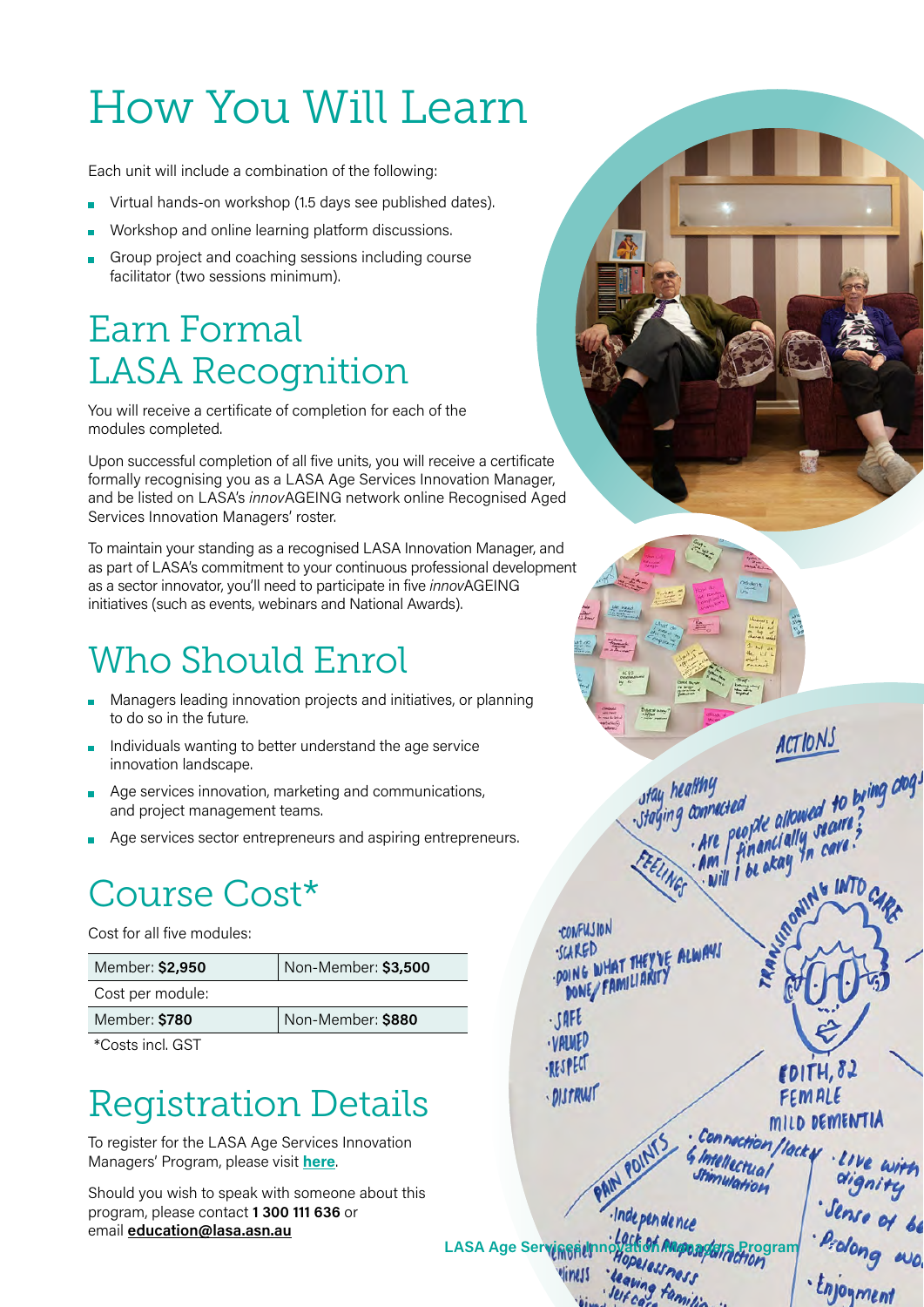

### Your Course Facilitator

Merlin wears multiple hats within LASA. As the Interim Director for LASA's Centre for Workforce Development & Innovation, Merlin has oversight of all innovation and workforce activities, including *innov*AGEING, LASA NEXT Gen and LASA Mentoring Program.

Having spent the last four years facilitating and advocating for change through innovation in the sector, Merlin was nationally recognised as one of 13 Association Influencers in 2021 by the Australasian Society of Association Executives, and LASA's *innov*AGEING network was mentioned in the Australian Financial Review's top 50 most innovative companies in Australia and New Zealand list (5th in the Government, Education, and Not-for-Profit category).

Committed to sharing his experience with others, Merlin actively volunteers his time mentoring entrepreneurs and aspiring sector leaders. He has taught innovation and entrepreneurship at the Australian National University, and is a TEDx speaker.